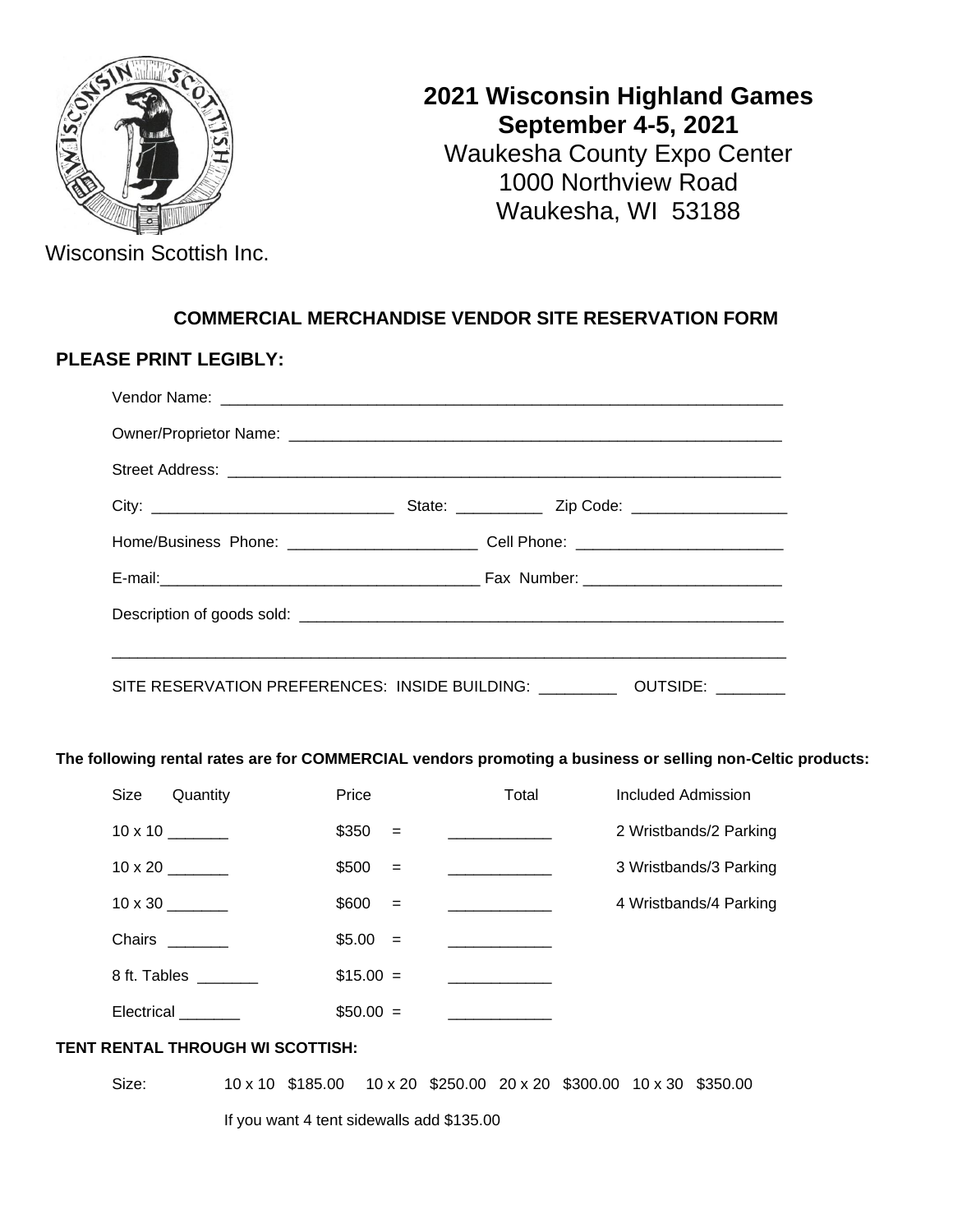**RV CAMPING:** On Site RV camping is available for \$31 per night with electrical and water hook-ups. Showers on site.

|                                                                                                                   | Number of RV Sites: $\frac{1}{2}$ x \$35 x number of Nights $\frac{1}{2}$ = $\frac{1}{2}$                                                                                                                |                                                |               |                                             |  |
|-------------------------------------------------------------------------------------------------------------------|----------------------------------------------------------------------------------------------------------------------------------------------------------------------------------------------------------|------------------------------------------------|---------------|---------------------------------------------|--|
|                                                                                                                   | Arrival Date: __________________________                                                                                                                                                                 |                                                |               | Departure Date: ___________________________ |  |
|                                                                                                                   | Preferred electrical hook up: 20 Amp 30 Amp 50 Amp (no guarantee of amperage)                                                                                                                            |                                                |               |                                             |  |
|                                                                                                                   | <b>ADDITIONAL STAFF PASSES:</b>                                                                                                                                                                          |                                                |               |                                             |  |
|                                                                                                                   | Each vendor receives a set amount of admission and parking passes based on size of space. Additional passes<br>may be purchased in advance (must be purchased by <b>Aug. 15)</b> at the following rates: |                                                |               |                                             |  |
|                                                                                                                   | Daily Pass:                                                                                                                                                                                              | \$6 x _________ Quantity = $\frac{1}{2}$ Total |               |                                             |  |
|                                                                                                                   |                                                                                                                                                                                                          |                                                |               |                                             |  |
|                                                                                                                   | <b>TOTAL CHARGES:</b>                                                                                                                                                                                    |                                                |               |                                             |  |
|                                                                                                                   | Site and Equipment Charges:                                                                                                                                                                              |                                                | $\sim$        |                                             |  |
|                                                                                                                   | RV Camping Charges:                                                                                                                                                                                      |                                                | $\sim$        |                                             |  |
|                                                                                                                   | <b>Additional Staff Passes:</b>                                                                                                                                                                          |                                                | $\mathfrak s$ |                                             |  |
|                                                                                                                   | Tent Rental Fee through WI Scottish:                                                                                                                                                                     |                                                | $\frac{1}{2}$ |                                             |  |
|                                                                                                                   | Plus Late Fee or Minus Early Bird Fee:                                                                                                                                                                   |                                                | $\frac{1}{2}$ |                                             |  |
|                                                                                                                   | <b>TOTAL ENCLOSED:</b>                                                                                                                                                                                   | \$                                             |               |                                             |  |
|                                                                                                                   | There is a \$50 Early Bird Discount for reservations & payment made before <mark>June 15, 2021.</mark>                                                                                                   |                                                |               |                                             |  |
| There is a \$100 Late Fee for applications received after <mark>August 1, 2021</mark> …no exceptions, no excuses! |                                                                                                                                                                                                          |                                                |               |                                             |  |
| Make all checks payable to Wisconsin Scottish Inc.                                                                |                                                                                                                                                                                                          |                                                |               |                                             |  |

| Mail to: | <b>WISCONSIN SCOTTISH</b>       |
|----------|---------------------------------|
|          | c/o Waukesha County Expo Center |
|          | 1000 Northview Road             |
|          | Waukesha, WI 53188              |

**Contact: Teri Adlam [vendors@wisconsinscottish.org](mailto:vendors@wisconsinscottish.org) 262-548-7202**

**SPECIAL REQUESTS:**  $\blacksquare$ 

#### **EVENT INFORMATION:**

On Site Contact: \_\_\_\_\_\_\_\_\_\_\_\_\_\_\_\_\_\_\_\_\_\_\_\_\_\_\_ Cell Phone: \_\_\_\_\_\_\_\_\_\_\_\_\_\_\_\_\_\_\_\_\_\_\_\_\_\_\_

**Move In: Vendors must check in at Arena Building Door 3 for site location and vendor packet.**

**Vendors may move in on Friday Sept. 3rd from 9 am to 5 pm. NO MOVE IN AFTER 5 PM on Friday because event is open to the public at that time and the Opening Ceremony will be taking place.** No Exceptions. All vehicles must be out of the vendor area and in a designated parking spot by 5 p.m.

Move in on Saturday Sept. 4th from 7 a.m. – 9.a.m. All Vehicles off grounds by 8:45 a.m.

Vehicles are not allowed to be kept at vendor tent during the event. They must be parked in designated parking lot. Vendors are not allowed to sleep in their merchandise tent.